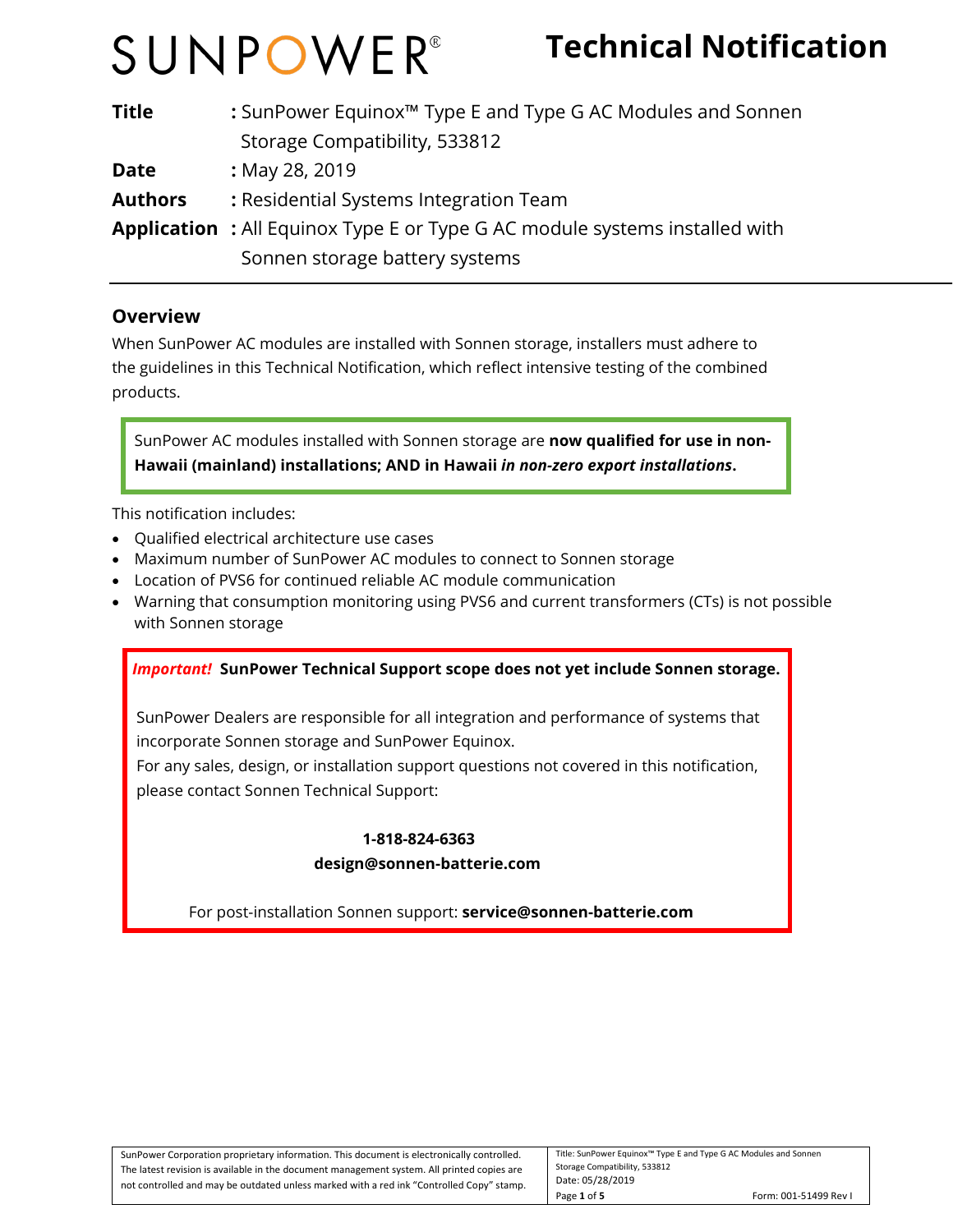## **Technical Notification**

### **Qualified Electrical Architectures**

SunPower has evaluated and approves the following two electrical architecture scenarios:



Scenario 2 – SunPower AC module subarrays connected to backup subpanel and line side of



### **Maximum Number of SunPower AC Modules**

Sonnen storage includes a bidirectional inverter, and its charging rate determines the maximum quantity of SunPower AC modules that can be connected to Sonnen storage. The following calculations are based on Sonnen specifications and the AC continuous output power of the SunPower AC module. *All system design elements must be evaluated by and completed by a professional solar designer, and must comply with AHJ and utility standards and requirements.*

| Title: SunPower Equinox™ Type E and Type G AC Modules and Sonnen<br>SunPower Corporation proprietary information. This document is electronically controlled. |                               |                       |
|---------------------------------------------------------------------------------------------------------------------------------------------------------------|-------------------------------|-----------------------|
| The latest revision is available in the document management system. All printed copies are                                                                    | Storage Compatibility, 533812 |                       |
| not controlled and may be outdated unless marked with a red ink "Controlled Copy" stamp.                                                                      | Date: 05/28/2019              |                       |
|                                                                                                                                                               | Page 2 of 5                   | Form: 001-51499 Rev I |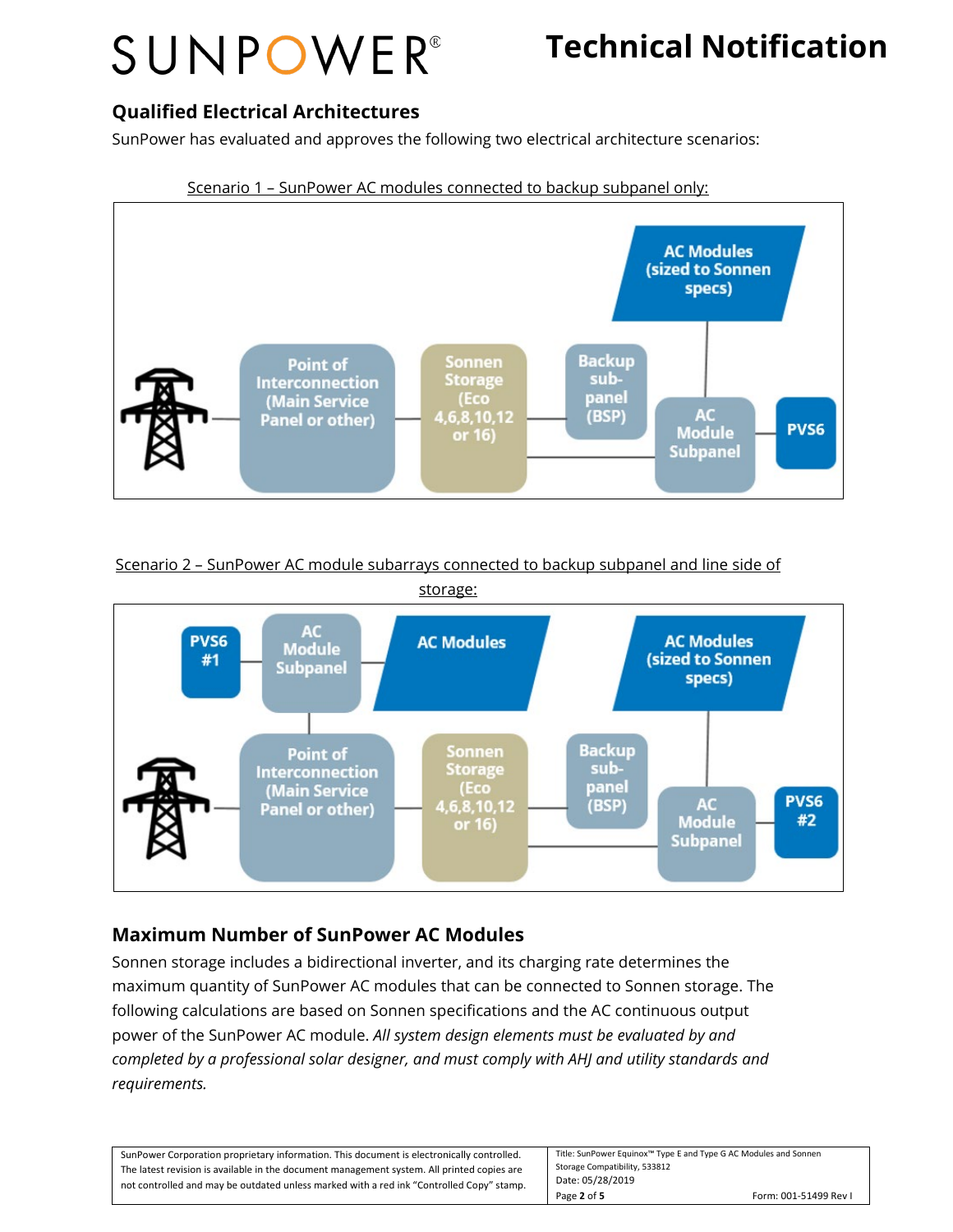## **Technical Notification**

| <b>Sonnen</b><br><b>Storage</b><br><b>Model</b>          | <b>Sonnen Inverter</b><br><b>Type / Power</b><br><b>Rating</b> | <b>Maximum Number of</b><br><b>AC Modules / Array</b><br><b>Rating</b> | <b>Compatible SunPower AC Modules</b>        |
|----------------------------------------------------------|----------------------------------------------------------------|------------------------------------------------------------------------|----------------------------------------------|
| Eco <sub>4</sub><br>Eco <sub>6</sub><br>Eco <sub>8</sub> | Outback Radian<br>GS4048A / 4 kW                               | Type E<br>12 / 3.84 kW AC                                              |                                              |
|                                                          |                                                                | Type G<br>11 / 3.85 kW AC                                              | All SunPower Type E<br>and Type G AC modules |
| <b>Eco 10</b><br><b>Eco 12</b>                           | Outback Radian<br>GS8048A / 8 kW                               | Type E<br>24 / 7.68 kW AC                                              |                                              |
| <b>Eco 16</b>                                            |                                                                | Type G<br>22 / 7.7 kW AC                                               |                                              |

### **Example Calculation Scenario**

**Q.** How many SunPower X22-370-E-AC modules can I install if I'm using a Sonnen Eco 10?

**A.** AC continuous output power of X22-370-E-AC module = 320 W AC continuous output power of Eco 10 (Outback Radian GS8048A) = 8000 W (**24) X22-370-E-AC modules = 7.68 kW AC (2) AC module circuits @ 20 A each = 40 A total backfeed**

### **PVS6 Location**

SunPower AC modules rely on robust communication to the PVS6 using power line communication on the AC module circuits. The reliability of this communication is a direct result of the physical proximity of the AC module circuit breakers to the PVS6 circuit breaker. **When any additional electrical equipment—such as a storage battery—is installed between the SunPower AC modules and the PVS6, the ability of the AC modules to communicate with the PVS6 is compromised.**

| SunPower Corporation proprietary information. This document is electronically controlled.  | Title: SunPower Equinox™ Type E and Type G AC Modules and Sonnen |                       |
|--------------------------------------------------------------------------------------------|------------------------------------------------------------------|-----------------------|
| The latest revision is available in the document management system. All printed copies are | Storage Compatibility, 533812                                    |                       |
| not controlled and may be outdated unless marked with a red ink "Controlled Copy" stamp.   | Date: 05/28/2019                                                 |                       |
|                                                                                            | Page 3 of 5                                                      | Form: 001-51499 Rev I |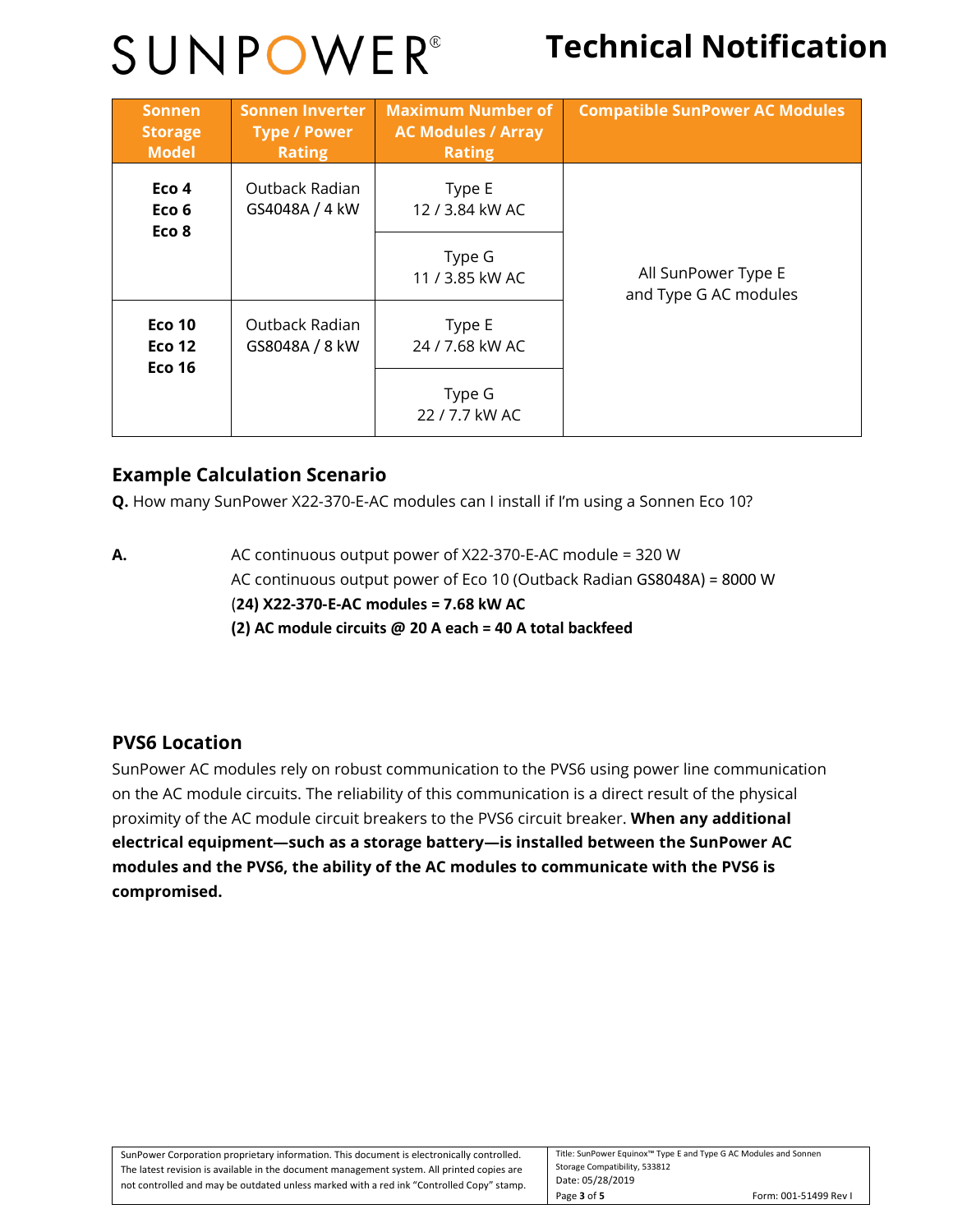## **Technical Notification**

In the following example, communication between the PVS6 and the AC modules is compromised because of the storage equipment installed between the SunPower components:



However, in the next example, communication remains robust because the PVS6 and the AC modules are co-located upstream of storage equipment:



If you are splitting the AC module array, use multiple PVS6 units co-located with AC module subarrays:



| SunPower Corporation proprietary information. This document is electronically controlled.  | Title: SunPower Equinox™ Type E and Type G AC Modules and Sonnen |                       |
|--------------------------------------------------------------------------------------------|------------------------------------------------------------------|-----------------------|
| The latest revision is available in the document management system. All printed copies are | Storage Compatibility, 533812                                    |                       |
| not controlled and may be outdated unless marked with a red ink "Controlled Copy" stamp.   | Date: 05/28/2019                                                 |                       |
|                                                                                            | Page 4 of 5                                                      | Form: 001-51499 Rev I |